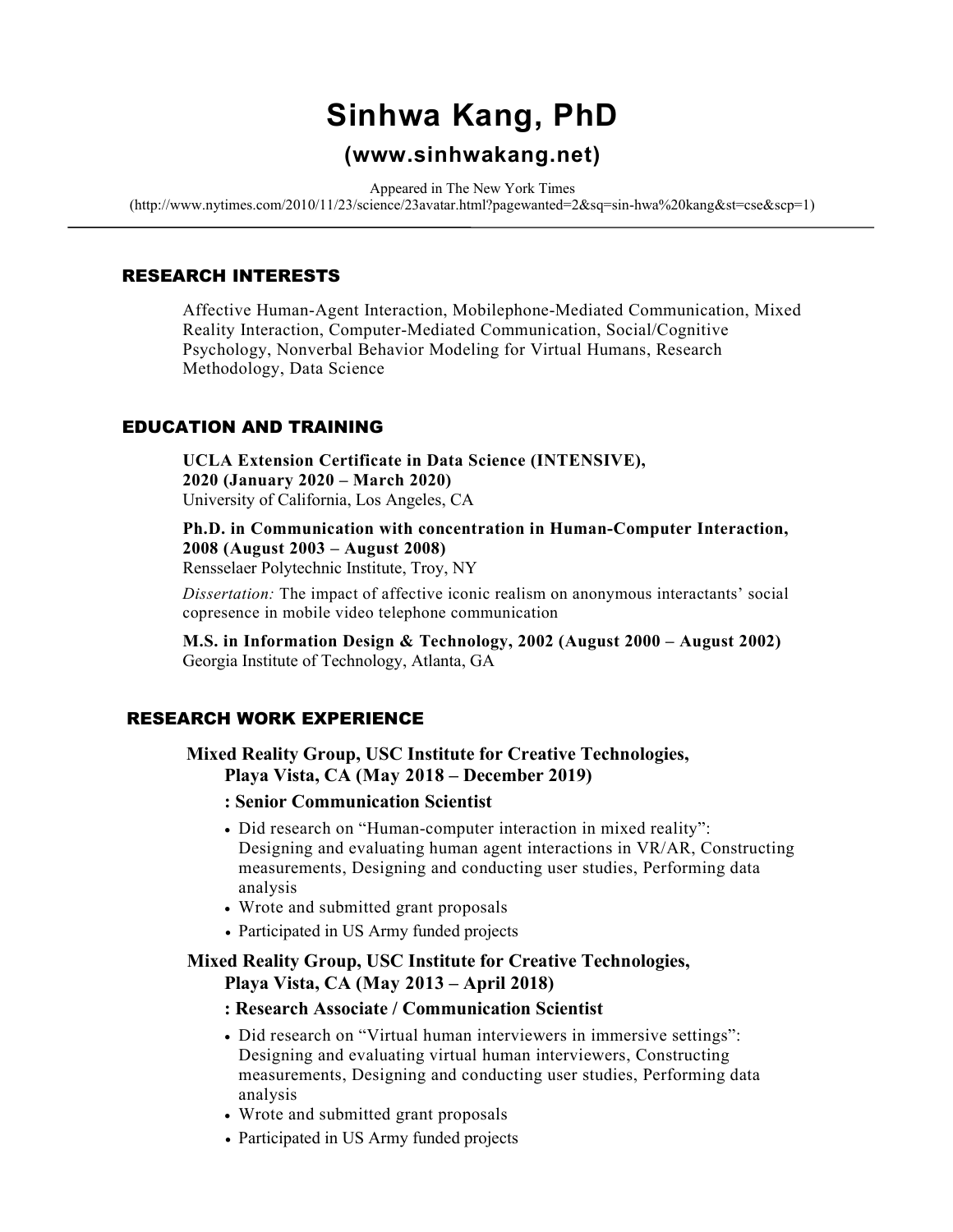## Medical Virtual Reality Group, USC Institute for Creative Technologies, Playa Vista, CA (November 2011 – April 2013)

#### : Post-doctoral Researcher

- Did research on "Virtual human counselors": Designing and evaluating virtual human counselors, Constructing measurements, Designing and conducting user studies, Performing data analysis
- Wrote and submitted grant proposals
- Participated in US Army funded projects

#### Computational Emotion Group, USC Institute for Creative Technologies, Playa Vista, CA (June 2007 – October 2011)

#### : Intern / Visiting Researcher / Post-doctoral Researcher

- Did research on "Emotion and Virtual Humans": Constructing measurements, Designing and conducting user studies, Performing data analysis
- Participated in NSF and US Army funded projects

## Social and Behavioral Research Laboratory, Rensselaer Polytechnic Institute, Troy, NY (August 2003 – August 2008)

#### : Graduate Research / Teaching Assistant

- Designed and conducted the experiments for users' perception of anonymity, social presence, and self-disclosure in computer mediated communication (Spring 2006 – Spring 2007)
- Designed and evaluated the interfaces of NSF funded projects: Information systems for kids and the blind (Spring 2005 – Fall 2005)
- Taught the class "Introduction to Hypermedia Computing (Spring 2004)"
- Assisted the class "Communication and Information Technology (Fall 2003)"

#### Laboratory for Advanced Computing Initiatives, Georgia Institute of Technology, Atlanta, GA (January 2001 – August 2002)

#### : Graduate Research Assistant

- Planned and designed interactive TV / games and educational websites
- Created prototypes of interfaces for interactive fictions, which were part of AFI (American Film Institute) Enhanced TV Workshop

## AWARDS AND GRANTS

- $\bullet$  ICMI 2019 Best Paper Award (2019).
- IEEE VR 2019 Best Poster Honorable Mention Award (2019).
- US Air Force Academy Grant \$500K for a 2-year period (2019-2021): Distributed Collaboration in Virtual Reality Project (Co-PI).
- US Army Research Lab Grant \$1.1MM for a 1-year period (2017-2018): Cortically Coupled Computing for Augmented Reality Project (Co-PI).
- Korean Ministry of Science, ICT and Future Planning Grant \$500K (Total \$2.5MM w/6) Korean institutes) for a 2-year period (2017-2019): AR Based Equipment Maintenance and Training Project (PI). [Awarded, but USC withdrew due to the lack of time to meet an export control deadline for foreign military applications]
- $\bullet$  IEEE VR 2017 Best Poster Award (2017)
- Korean Ministry of Science, ICT and Future Planning Grant \$456K (Total \$1.5MM w/ 3 Korean companies) for a 2-year period (2015-2017): Avatars in Mobile Augmented Reality Project (PI).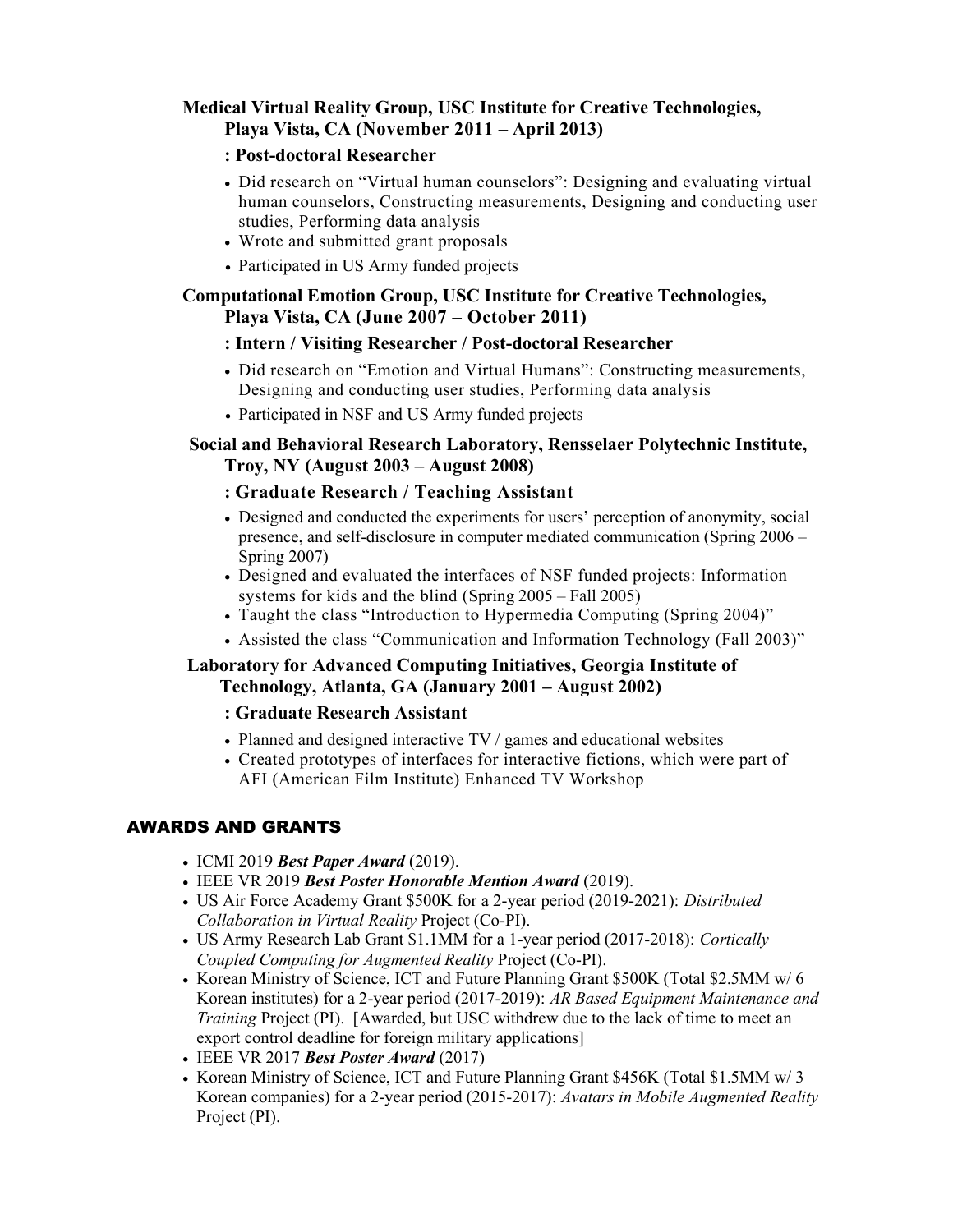- USC ICT Seedling Grant \$100K for a 1-year period (2016): Proxemics in Virtual Reality Project (PI).
- US Army Research Lab Grant \$600K for a 1-year period (2015-2016): Cybernetics Projects (Co-PI).
- Sogang University Grant \$3,534 for a 2-week period (2015): *Immersive Art & Technology* Workshop Project (Co-PI).
- Seoul Institute of the Arts Grant \$30K for a 3-month period (2014): Virtual Reality Games Project using mobile devices, such as tablets, smartphones, etc. (Co-PI).
- USC ICT Seedling Grant \$100K for a 1-year period (2013): Virtual Humans over Mobile Video Project using smartphones (Co-PI).
- CyberTherapy & CyberPsychology 2011 New Investigator Award for a presentation of outstanding research quality (2011)
- HICSS-41 Best Paper Nominee (2008)
- AAMAS'08 Scholarship (2008)
- Recognition for Microsoft / ACM Student Research Competition (2007)
- CHI 2007 Student Research Competition Grant (2007)
- IEEE WMCSA Doctoral Consortium Grant (2006)
- Rensselaer H&SS Fellowship (2005-2007)
- Rensselaer Graduate Teaching / Research Assistantship (2003-2004, 2008)
- Georgia Tech Graduate Research Assistantship (2001-2002)

#### INVITED TALKS

- The Aslla Symposium: Keynote Talk (sponsored by KIST, in Gangneung, Korea)
- The US-KOREA Conference on Science, Technology and Entrepreneurship (UKC 2017 in Washington, D.C., USA)
- Center for Military Planning, KIDA (Korea Institute for Defense Analyses in Seoul, Korea)
- Office of International Affairs, Korea Polytechnic University (in Siheung, Korea)
- Convergent Content Department, ETRI (Electronics and Telecommunications Research Institute in Daejeon, Korea)
- Imaging Media Research Center, KIST (Korea Institute of Science and Technology in Seoul, Korea)
- Digital Media City R&D Center, Samsung Electronics Co. (in Suwon, Korea)
- Naver Corp. (in Sungnam, Korea)
- Graduate School of Culture Technology, KAIST (Korea Advanced Institute of Science and Technology in Daejeon, Korea)
- Department of Art & Technology, Sogang University (in Seoul, Korea)
- Graduate School of Techno Design, Kookmin University (in Seoul, Korea)
- Department of Computer Science, Gachon University (in Seongnam, Korea)
- Department of Psychology, Chung-Ang University (in Seoul, Korea)

#### PROFESSIONAL AFFILIATIONS

- Member of the ACM (Association for Computing Machinery) with SIGCHI
- Member of the SPSP (Society for Personality and Social Psychology)
- Member of the ICA (International Communication Association)
- Member of the iACToR (International Association of CyberPsychology, Training, and Rehabilitation)

## **SERVICES**

 Journal Reviewer: IJHCI (International Journal of Human-Computer Interaction), JCMC (Journal of Computer-Mediated Communication), IJHCS (International Journal of Human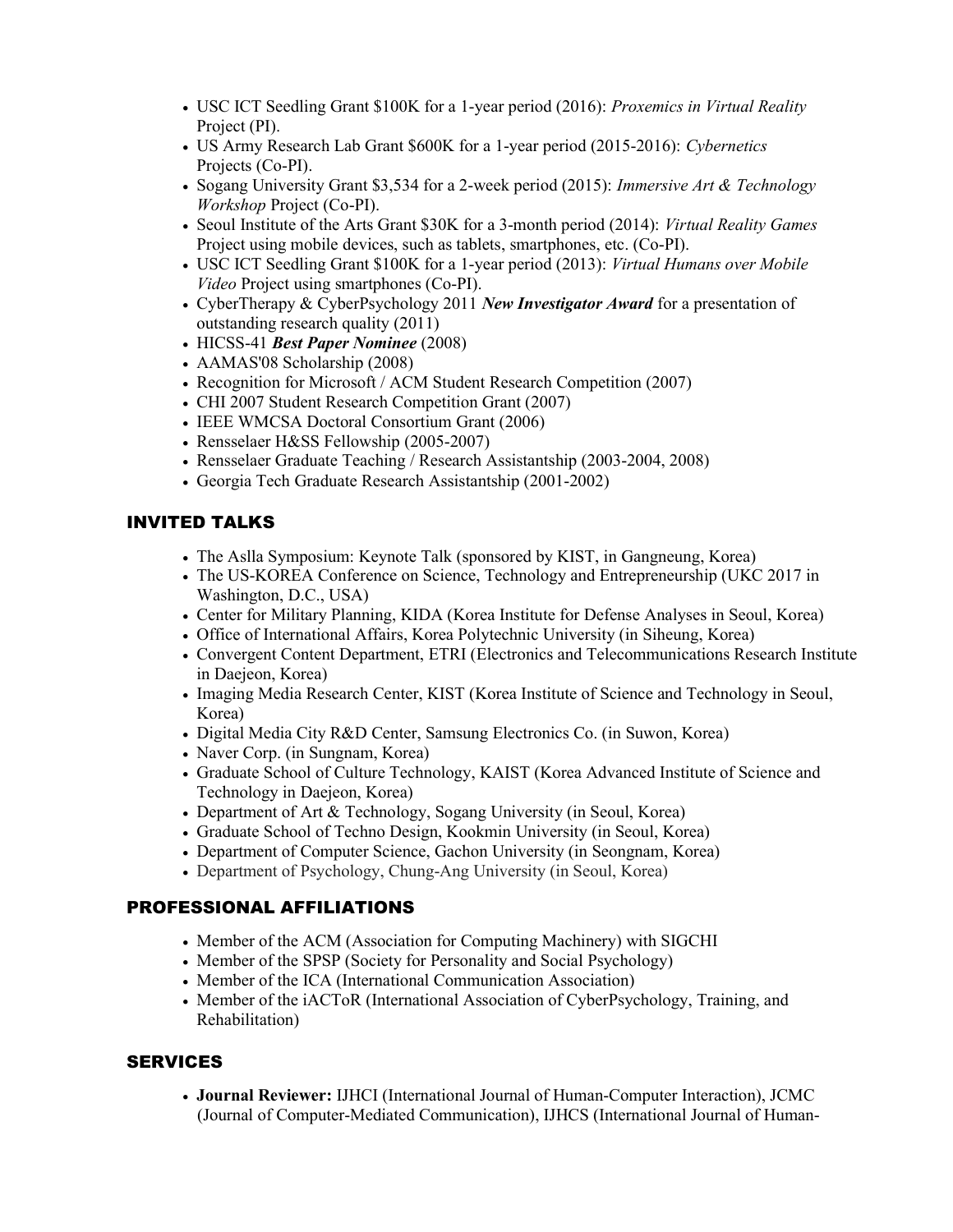Computer Studies), IEEE Transactions on Affective Computing, PRESENCE, CAVW (Computer Animation & Virtual Worlds)

- Conference Reviewer: ACM (Association for Computing Machinery) CHI (Computer Human Interaction), IVA (Intelligent Virtual Agents), ICA (International Communication Association), CASA (Computer Animation and Social Agents), HICSS (Hawaii International Conference on System Sciences), ACM Ubicomp (International Joint Conference on Pervasive and Ubiquitous Computing), ACII (Affective Computing & Intelligent Interaction), IEEE VR (Virtual Reality)
- Conference Committee: IEEE Virtual Reality, Virtual Worlds and Games for Serious Applications

#### PUBLICATIONS AND PRESENTATIONS

#### BOOK CHAPTER

Gratch, J., Kang, S. & Wang, N. "Using Social Agents to Explore Theories of Rapport and Emotional Resonance," In J. Gratch & S. Marsella (Eds.), Social Emotions in Nature and Artifact. Oxford, New York: Oxford University Press (2014)

#### JOURNAL PUBLICATIONS

Yeom, D., Choi, J., & Kang, S. "Investigation of the physiological differences in the immersive virtual reality environment and real indoor environment: Focused on skin temperature and thermal sensation," Building and Environment, vol. 154, May 2019, p 44- 54 (2019)

Kang, S., Krum, D., Khooshabeh, P., Phan, T., Kevin Chang, C., Amir, O., & Lin, R. "Social Influence of Humor in Virtual Human Counselor's Self-Disclosure," Journal of Computer Animation and Virtual Worlds 28(3-4):e1763 (2017)

Narang, S., Best, A., Feng, A., Kang, S., Manocha, D., & Shapiro, A. "Motion Recognition of Self & Others on Realistic 3D Avatars," Journal of Computer Animation and Virtual Worlds 28(3-4):e1763 (2017)

Kang, S. & Gratch, J. "Exploring Users' Social Responses to Computer Counseling Interviewers' Behavior," Journal of Computers in Human Behavior 34C, 120-130 (2014)

Kang, S. & Watt, J. "The Impact of Avatar Realism and Anonymity on Effective Communication via Mobile Devices," Journal of Computers in Human Behavior 29 (3), 1169-1181 (2013)

Kang, S. & Gratch, J. "Socially Anxious People Reveal More Personal Information with Virtual Counselors That Talk about Themselves Using Intimate Human Back Stories," The Annual Review of CyberTherapy and Telemedicine, Vol. 181: 202-207 (2012)

Kang, S. & Gratch, J. "People Like Virtual Counselors That Highly-Disclose About Themselves," The Annual Review of CyberTherapy and Telemedicine, Vol. 167: 143-148 (2011)

Kang, S. & Gratch, J. "Virtual humans elicit socially anxious interactants' verbal selfdisclosure," Journal of Computer Animation and Virtual Worlds 21(3-4): 473-482 (2010)

Von der Putten, A., Kraemer, N., Gratch, J. & Kang, S. "It doesn't matter what you are!" Explaining social effects of agents and avatars," Journal of Computers in Human Behavior 26 (6), 1641-1650 (2010)

Choi, J. & Kang, S. "Generational Use of the Internet in S. Korea: The N, X, and 386 generations," Asian Communication Journal (April 2006)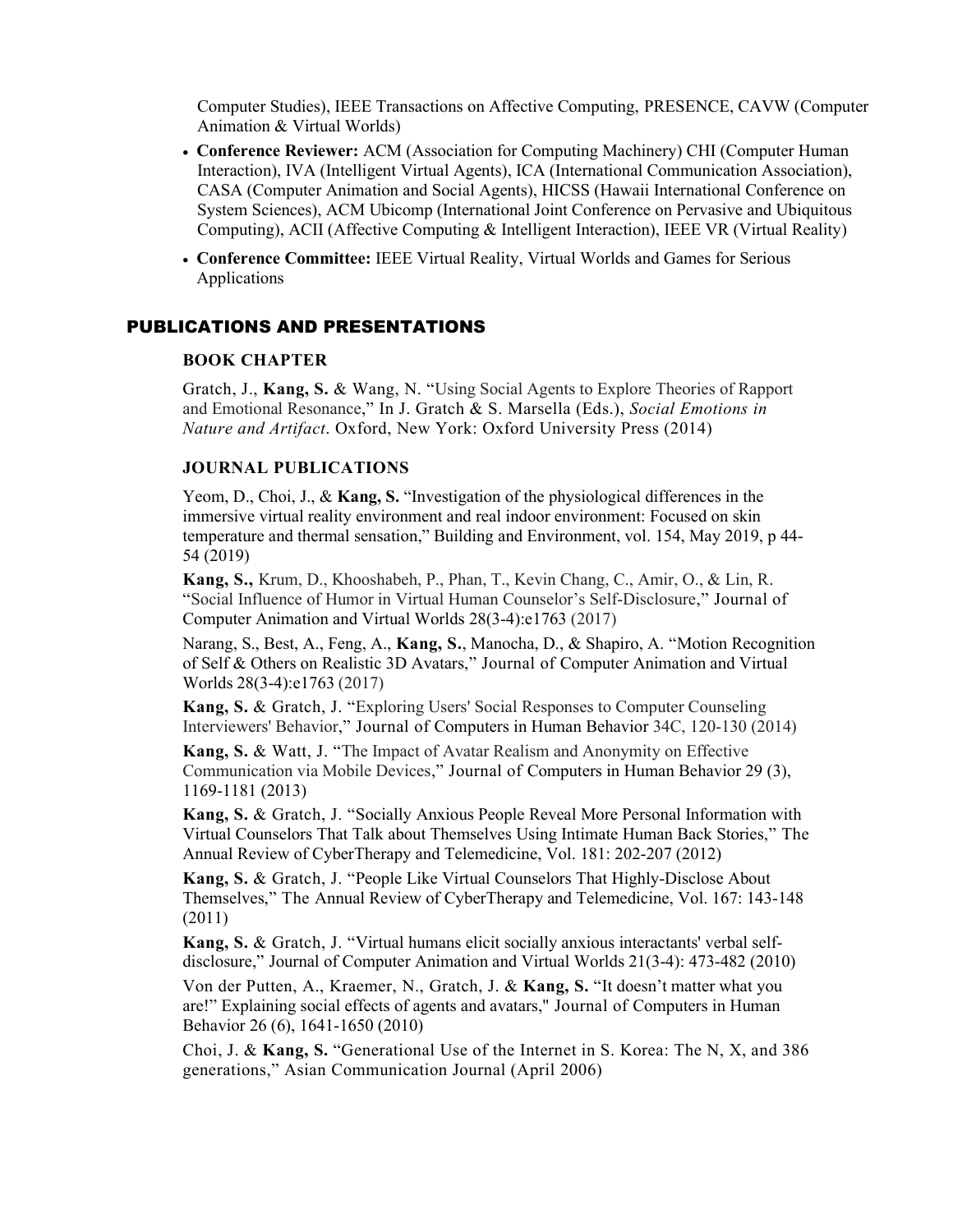#### CONFERENCE PUBLICATIONS AND PRESENTATIONS

Mohammad, S., Stefanov, K., Kang, S., Ondras, J., & Gratch, J. "Multimodal Analysis and Estimation of Intimate Self-Disclosure," International Conference on Multimodal Interaction (Suzhou, China, Oct 2019). \*Best Paper Award\*

Kang, S., Chanenson, J., Cowal, P., Weaver, M., Ghate, P., & Krum, D.M. "Advancing Ethical Decision Making in Virtual Reality," Extended Abstract, IEEE Virtual Reality (Osaka, Japan, March 2019). \* Best Poster Honorable Mention Award\*

Bernardet, U., Kang, S., Feng, A., DiPaola, S., & Shapiro, A. "Speech Breathing in Virtual Humans: An Interactive Model and Empirical Study," IEEE Virtual Reality 2019 Workshop on Virtual Humans and Crowds in Immersive Environments (VHCIE), (Osaka, Japan, March 2019).

Kang, S., Krum, D., Khooshabeh, P., Phan, T., & Kevin Chang. "Socio-Cultural Effects of Virtual Counseling Interviewers as Mediated by Smartphone Video Conferencing," International Conference on Computer Animation and Social Agents (Beijing, China, May 2018)

Krum, D., Kang, S., & Phan, T. "Influences on the Elicitation of Interpersonal Space with Virtual Humans," IEEE Virtual Reality, (Reutlingen, Germany, March 2018)

Bernardet, U., Kang, S., Feng, A., DiPaola, S., & Shapiro, A. "A Dynamic Speech Breathing System for Virtual Characters," International Conference on Intelligent Virtual Agents (Stockholm, Sweden, August 2017)

Krum, D., Kang, S., Phan, T., Dukes, L., & Bolas, M. "Social Impact of Enhanced Gaze Presentation Using Head Mounted Projection," Human-Computer Interaction International Conference (Vancouver, Canada, July 2017)

Kang, S., Krum, D., Khooshabeh, P., Phan, T., Kevin Chang, C., Amir, O., & Lin, R. "Social Influence of Humor in Virtual Human Counselor's Self-Disclosure," International Conference on Computer Animation and Social Agents (Seoul, Korea, May 2017)

Narang, S., Best, A., Feng, A., Kang, S., Manocha, D., & Shapiro, A. "Motion Recognition of Self & Others on Realistic 3D Avatars," International Conference on Computer Animation and Social Agents (Seoul, Korea, May 2017)

Krum, D., Phan, T., & Kang, S. "Motor Adaptation in Response to Scaling and Diminished Feedback in Virtual Reality," Extended Abstract, IEEE Virtual Reality, (Los Angeles, USA, March 2017) \*Best Poster Award\*

McAlinden, R., Kang, S., Nye, B., Phillips, A., Campbell, J., & Goldberg, S. "Cost-Effective Strategies for Producing Engaging Online Courseware," Interservice/Industry Training, Simulation and Education Conference (Orlando, USA, November 2016)

Kang, S., Feng, A., Mike Seymour, & Shapiro, A. "Study comparing video-based characters and 3D-based characters on mobile devices for chat," Motion in Games (San Francisco, USA, October 2016)

Kang, S., Feng, A., Mike Seymour, & Shapiro, A. "Smart Mobile Virtual Character: Video Characters vs. Animated Characters," Extended Abstract, International Conference on Human-Agent Interaction (Singapore, October 2016)

Kang, S., Phan, T., Bolas, M., & Krum, D. M. "Users' Perception of a Virtual Coach over Mobile Video Chat Interactions," Human-Computer Interaction International Conference (Toronto, Canada, July 2016)

Krum, D. M., Kang, S., Phan, T., Dukes, L. C., & Bolas, M. "Head Mounted Projection for Enhanced Gaze in Social Interactions," Extended Abstract, IEEE Virtual Reality (South Carolina, USA, March 2016)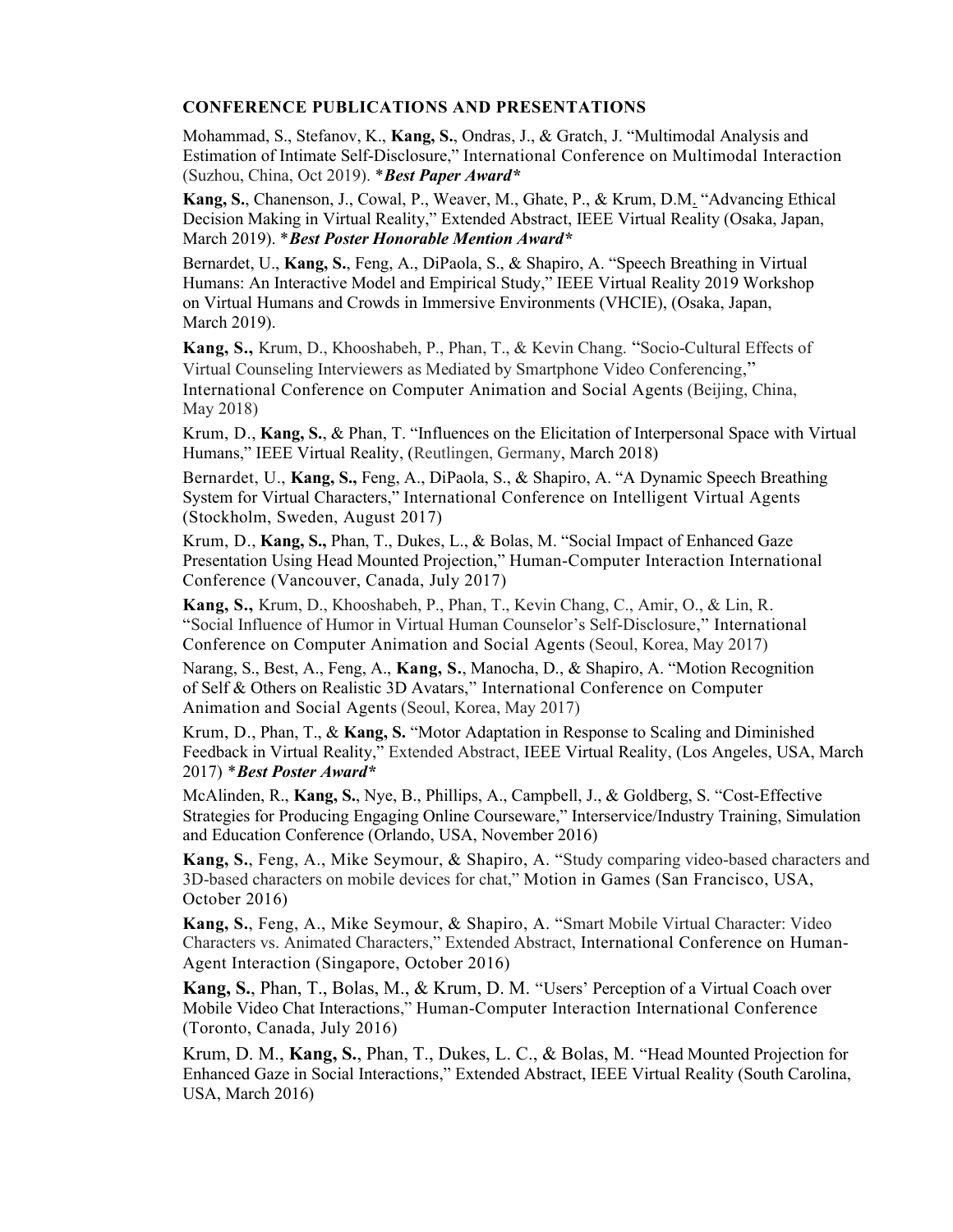Kang, S., Feng, A., Leuski, A., Casas, D., & Shapiro, A. "The Effect of an Animated Virtual Character on Mobile Chat Interactions"," International Conference on Human-Agent Interaction (Daegu, Korea, October 2015)

Kang, S., Krum, D. M., Phan, T., & Bolas, M. ""Hi, It's Me Again!" Virtual Coaches over Mobile Video," Extended Abstract, International Conference on Human-Agent Interaction (Daegu, Korea, October 2015)

Kang, S., Feng, A., Leuski, A., Casas, D., & Shapiro, A. "Smart Mobile Virtual Humans: "Chat with Me!"," Extended Abstract, International Conference on Intelligent Virtual Agents (Delft, Netherland, August 2015)

Feng, A., Leuski, A., Marsella, S., Casas, D., Kang, S., & Shapiro, A. "A Platform for Building Mobile Virtual Humans," International Conference on Intelligent Virtual Agents (Delft, Netherland, August 2015)

Gordon, A., Core, M., Kang, S., Wang, C., and Wienberg, C. "Civilian Analogs of Army Tasks: Supporting Pedagogical Storytelling Across Domains," In proceedings of the 11th International Conference of the Learning Sciences (Boulder, USA, June 2014)

Krum, D. M., Kang, S., and Bolas, M. "Virtual Coaches over Mobile Video," In proceedings of the 27th International Conference on Computer Animation and Social Agents (Houston, USA, May 2014)

Morie, J., Kang, S., & Chance, E. "The Association of In-world Avatar Investment with Expectations of Behavioral Change," Human-Computer Interaction International Conference (Nevada, USA, July 2013)

Kang, S. & Gratch, J. "Exploring Users' Social Responses to Computer Counseling Interviewers' Behavior," International Communication Association Conference (London, UK, June 2013)

Morie, J. & Kang, S. "What can your avatar tell the doctor?" The CyberPsychology  $\&$ CyberTherapy 2013 Conference (Brussels, Belgium, June 2013)

 Kang, S. & Morie, J. "Users' Socially Desirable Responding with Computer Interviewers," CHI Extended Abstracts, Computer-Human Interaction Conference (Paris, France, April 2013)

Kang, S. & Gratch, J. "Socially Anxious People Reveal More Personal Information with Virtual Counselors That Talk about Themselves Using Intimate Human Back Stories,"

The CyberPsychology & CyberTherapy 2012 Conference (Brussels, Belgium, September 2012)

Kang, S., Rizzo, A. S., & Gratch, J. "Understanding the Nonverbal Behavior of Socially Anxious People during Intimate Self-disclosure," International Conference on Intelligent Virtual Agents (Santa Cruz, USA, September 2012)

Kang, S., Sidner, C., Gratch, J., Artstein, R., Hwang, L. & Morency, L.-P. "Towards Building a Virtual Counselor: Modeling Nonverbal Behavior during Intimate Self-disclosure," International Conference on Autonomous Agents and Multiagent Systems (Valencia, Spain, June 2012)

Tomai, E., Thapa, L., Gordon, A., & Kang, S. "Causality in Hundreds of Narratives of the Same Events," The 4th Workshop on Intelligent Narrative Technologies, AI and Interactive Digital Entertainment Conference (Stanford, California, USA, October 2011)

Kang, S., Sidner, C., Gratch, J., Artstein, R., Hwang, L. & Morency, L.-P. "Modeling Nonverbal Behavior of a Virtual Counselor during Intimate Self-disclosure," International Conference on Intelligent Virtual Agents (Reykjavik, Iceland, September 2011)

Kulms, P., Krämer, N., Gratch, J. & Kang, S. "It's in Ttheir Eyes: A Study on Female and Male Virtual Humans' Gaze," International Conference on Intelligent Virtual Agents (Reykjavik, Iceland, September 2011)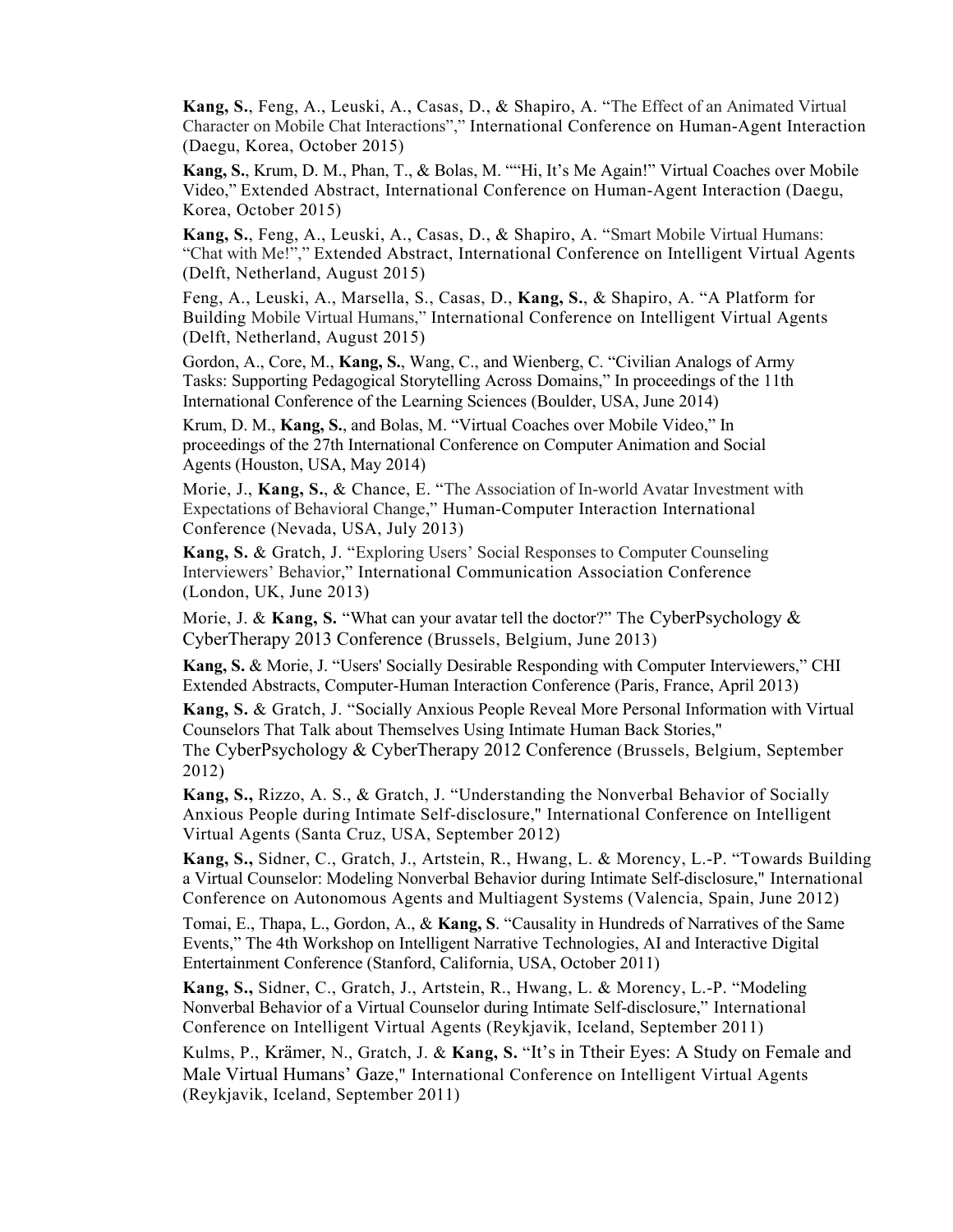Kang, S. & Gratch, J. "People Like Virtual Counselors That Highly-Disclose About Themselves," The CyberTherapy & CyberPsychology 2011 Conference (Gatineau, Canada, June 2011) \*New Investigator Award\*

Kang, S. Sidner, C., Morency, L.-P. & Gratch, J. "Turn-taking Patterns in Self-disclosure Interactions with Virtual Agents," International Conference on Intelligent Virtual Agents (Philadelphia, USA, September 2010)

Kang, S. & Gratch, J. "Virtual Humans Elicit Socially Anxious Interactants' Verbal Selfdisclosure," The 23rd Annual Conference on Computer Animation and Social Agents (Saint-Malo, France, May 2010)

Kang, S. & Gratch, J. "The Effect of Avatar realism of Virtual Humans on Self-disclosure in Anonymous social Interactions," CHI Extended Abstracts, Computer-Human Interaction Conference (Atlanta, USA, April 2010)

Kang, S. & Gratch, J. "Interactants' Most Intimate Self-disclosure in Interactions with Virtual Humans," International Conference on Intelligent Virtual Agents (Amsterdam, Netherland, September 2009)

Kang, S., Gratch, J. & Watt, J. "The Effect of Affective Iconic Realism on Anonymous Interactants' Self-disclosure," CHI Extended Abstracts, Computer-Human Interaction Conference (Boston, USA, April 2009)

Kang, S., Watt, J. & Gratch, J. "Associations between Interactants' Personality Traits and Their Feelings of Rapport in Interactions with Virtual Humans," International Communication Association Conference (Chicago, USA, May 2009)

Kang, S., Gratch, J., Wang, N., & Watt, J. "Agreeable People Like Agreeable Virtual Humans," International Conference on Intelligent Virtual Agents (Tokyo, Japan, September 2008)

Kang, S., Gratch, J., Wang, N., & Watt, J. "Does the Contingency of Agents' Nonverbal Feedback Affect Users' Social Anxiety?" International Conference on Autonomous Agents and Multiagents Systems (Estoril, Portugal, May 2008)

Kang, S., Watt, J. & Ala, S. "Social Copresence in Anonymous Social Interactions Using a Mobile Video Telephone," Computer-Human Interaction Conference (Florence, Italy, April 2008)

Kang, S., Watt, J. & Ala, S. "Communicators' Perceptions of Social Presence as a Function of Avatar Realism in Small Display Mobile Communication Devices," Hawaii International Conference on System Sciences (Big Island, USA, January 2008) \*Best Paper Nominee\*

Kang, S. "The Impact of Digital Iconic Realism on Anonymous Interactants' Mobile Phone Communication," Computer-Human Interaction Conference, Microsoft / ACM Student Research Competition (San Jose, USA, April 2007)

Kang, S., Watt, J. & Isbister, K. "The Effect of Static Anthropomorphic Images on Emotion Perceptions in Mobile Phone Communication," International Workshop on Presence 2006 (Cleveland, USA, August 2006)

Kang, S. "The Ethnographic Study of Female Teen's Mobile Phone-Mediated Activity in the US," Hawaii International Conference on Social Science (Honolulu, USA, May 2006)

Kang, S. "The Effect of Avatar Realism on Users' Sense of Social Presence in Emotionally Engaged Mobile Phone Communication," IEEE Workshop on Mobile Computing Systems and Applications, Doctoral Consortium (Blaine, USA, April 2006)